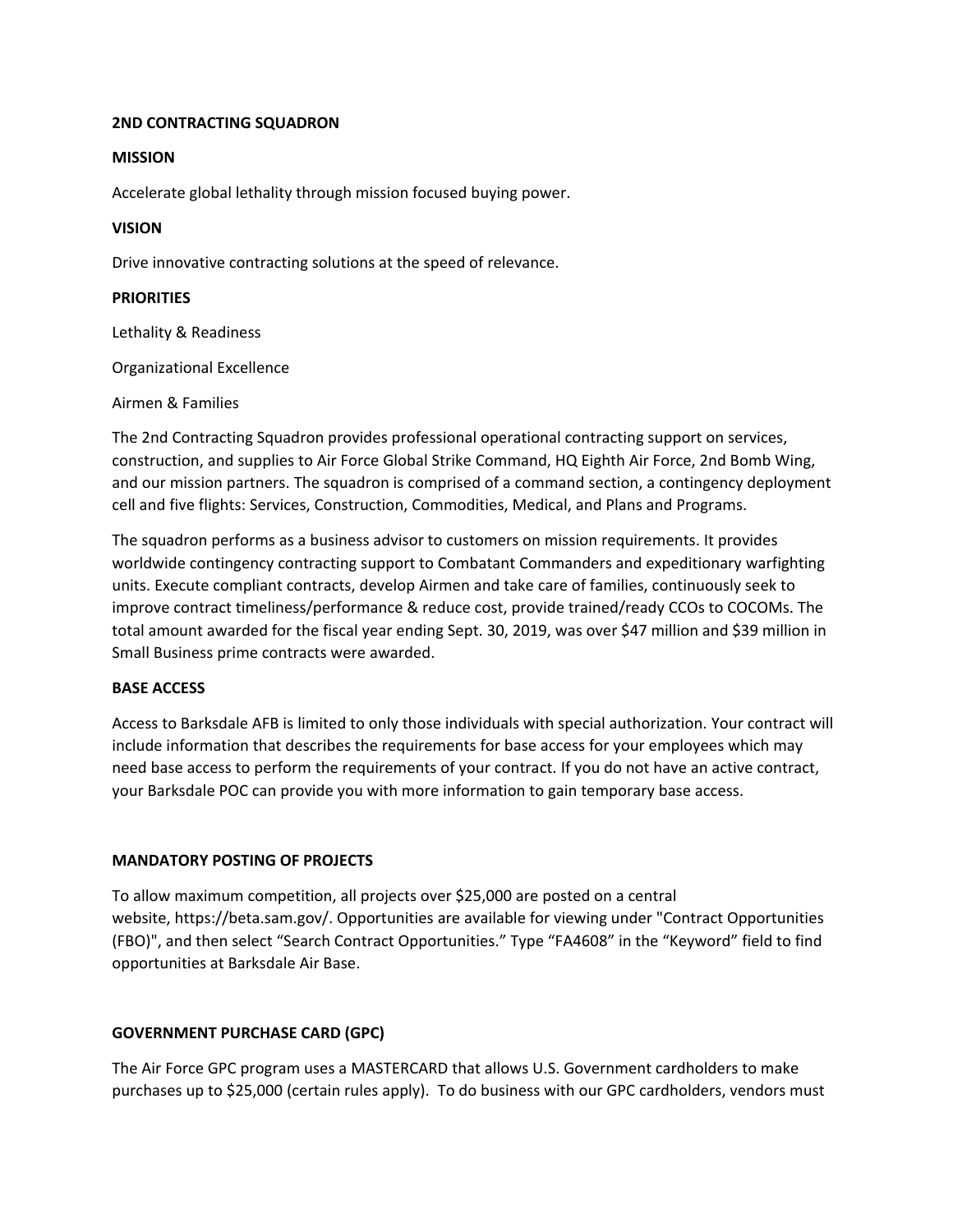accept the MASTERCARD and be aware that the government is tax exempt (number available on request)

**Command Section:** 318-456-2774 **Small Business Specialist:** 318-456-6940 **Services Flight:** 318-456-3400 **Commodities Team:** 318-456-1353 **Medical Team:** 318-456-6887 **Construction Flight:** 318-456-6739 **Government Purchase Card:** 318-456-9894 **Ombudsman:** 318-456-6363 **OSI Fraud, Waste and Abuse:** 318-456-1000

**2 CONS Official Mailing Address:** 801 Kenney Ave, Suite 2301 Barksdale AFB, LA 71110

[Doing Business with the Air Force](https://www.afsc.af.mil/Portals/24/documents/SBO/Doing%20Business%20with%20the%20Air%20Force.pdf?ver=2018-06-08-161314-637)

[https://www.afsc.af.mil/Portals/24/documents/SBO/Doing%20Business%20with%20the%20Air%20Forc](https://www.afsc.af.mil/Portals/24/documents/SBO/Doing%20Business%20with%20the%20Air%20Force.pdf?ver=2018-06-08-161314-637) [e.pdf?ver=2018-06-08-161314-637](https://www.afsc.af.mil/Portals/24/documents/SBO/Doing%20Business%20with%20the%20Air%20Force.pdf?ver=2018-06-08-161314-637)

[DOD Contracting Opportunities](https://beta.sam.gov/search?index=opp) <https://beta.sam.gov/search?index=opp>

[Davis-Bacon Act \(DBA\) Wage Determinations](https://beta.sam.gov/search?index=wd&keywords=&sort=-)

<https://beta.sam.gov/search?index=wd&keywords=&sort=->

[Service Contract Act Wage Determinations](https://beta.sam.gov/search?index=wd&keywords=&sort=-modifiedDate&wdType=sca&page=1)

<https://beta.sam.gov/search?index=wd&keywords=&sort=-modifiedDate&wdType=sca&page=1>

[Contractor Performance Assessment Reporting System \(CPARS\)\](https://www.cpars.gov/)

<https://www.cpars.gov/>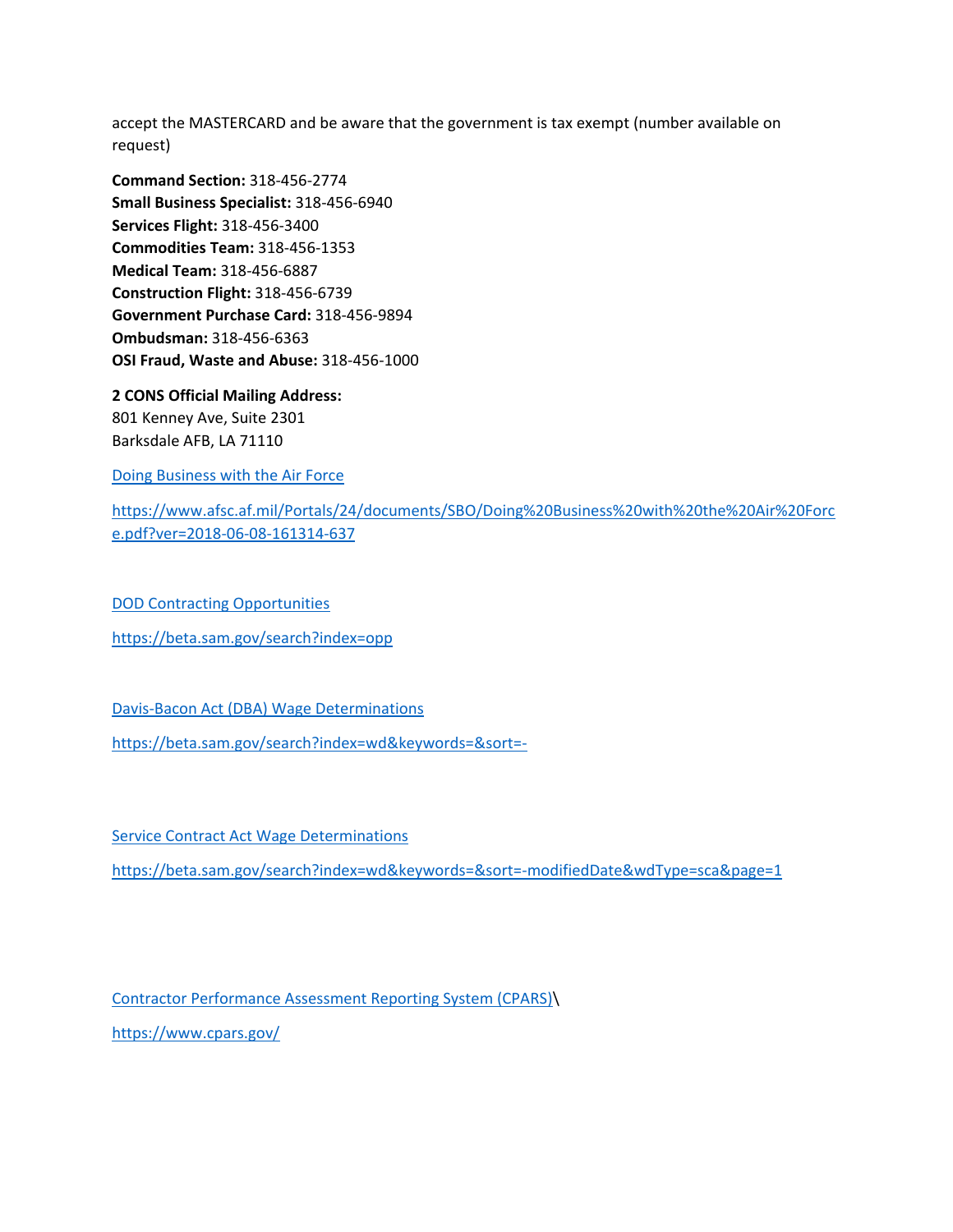[NAICS Identification Tool](https://www.naics.com/search/) <https://www.naics.com/search/>

[Product Service Code \(PSC\) Selection Tool](https://psctool.us/) <https://www.naics.com/search/>

[Small Business Administration \(SBA\)](https://www.sba.gov/%202) <https://www.sba.gov/%202>

[SBA Size Standards Guide Table](https://www.sba.gov/document/support--table-size-standards)

<https://www.sba.gov/document/support--table-size-standards>

[Defense Acquisition University](https://www.dau.edu/%202)

<https://www.dau.edu/%202>

ACQ Now [for DAU Training](https://www.dau.edu/%202)

<https://www.dau.edu/%202>

[ACQ Now for Continuous Learning](https://www.atrrs.army.mil/channels/acqnowcl/)

<https://www.atrrs.army.mil/channels/acqnowcl/>

[GoLearn.gov \(Formerly USALearing.gov\)](https://golearn.adls.af.mil/Login.aspx)

<https://golearn.adls.af.mil/Login.aspx>

[Federal Acquisition Institute](https://www.fai.gov/) <https://www.fai.gov/>